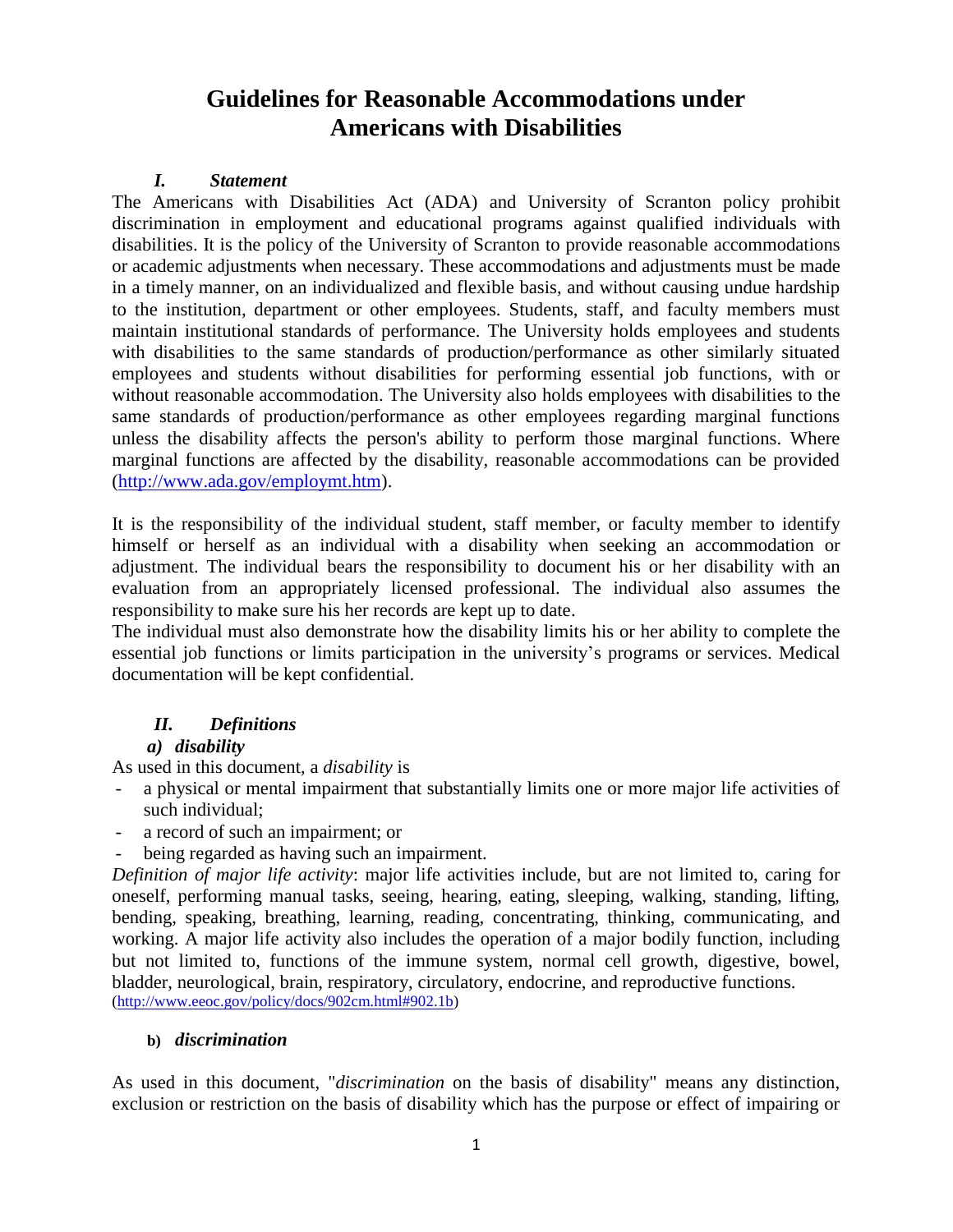nullifying the recognition, enjoyment or exercise, on an equal basis with others, of all human rights and fundamental freedoms in the political, economic, social, cultural, civil or any other field. It includes all forms of discrimination, including denial of reasonable accommodation [\(http://www.ada.gov/employmt.htm](http://www.ada.gov/employmt.htm) as well as [\(http://www.un.org/disabilities/convention/conventionfull.shtml\)](http://www.un.org/disabilities/convention/conventionfull.shtml)

#### **c)** *reasonable accommodation*

As used in this document, "*reasonable accommodation*" means necessary and appropriate modification and adjustments not imposing a disproportionate or undue burden, where needed in a particular case, to ensure to persons with disabilities the enjoyment or exercise on an equal basis with others of all human rights and fundamental freedoms. [\(http://www.un.org/disabilities/convention/conventionfull.shtml\)](http://www.un.org/disabilities/convention/conventionfull.shtml)

According to the EEOC, there are three categories of 'reasonable accommodation'

"(i) modifications or adjustments to a job application process that enable a qualified applicant with a disability to be considered for the position such qualified applicant desires; or

(ii) modifications or adjustments to the work environment, or to the manner or circumstances under which the position held or desired is customarily performed, that enable a qualified individual with a disability to perform the essential functions of that position; or

(iii) modifications or adjustments that enable a covered entity's employee with a disability to enjoy equal benefits and privileges of employment as are enjoyed by its other similarly situated employees without disabilities" [\(http://www.eeoc.gov/policy/docs/accommodation.html#intro\)](http://www.eeoc.gov/policy/docs/accommodation.html#intro).

## **d)** *undue hardship*

For purposes of this document, undue hardship is defined as "significant difficulty or expense and focuses on the resources and circumstances of the particular employer in relationship to the cost or difficulty of providing a specific accommodation. Undue hardship refers not only to financial difficulty, but to reasonable accommodations that are unduly extensive, substantial, or disruptive, or those that would fundamentally alter the nature or operation of the business. An employer must assess on a case-by-case basis whether a particular reasonable accommodation would cause undue hardship" [\(http://www.eeoc.gov/policy/docs/accommodation.html#undue\)](http://www.eeoc.gov/policy/docs/accommodation.html#undue).

## *III. Reasonable accommodations for students with disabilities*

The Center for Teaching and Learning Excellence (CTLE) handles all reasonable accommodations for students with documented disabilities. It is the responsibility of the individual student to self-identify and provide documentation from a licensed professional to the center. Further information can be accessed at <http://www.scranton.edu/academics/ctle/disabilities/index.shtml>. Additional information at [http://www.ahead.org/resources/documentation\\_guidance](http://www.ahead.org/resources/documentation_guidance).

## *IV. Reasonable accommodations for employees with disabilities*

Reasonable accommodations for staff and faculty can be requested from the ADA Officer at the Office of Equity & Diversity (OED). The process includes documentation of the disability from an appropriate professional, a description of the limitations, a determination of the essential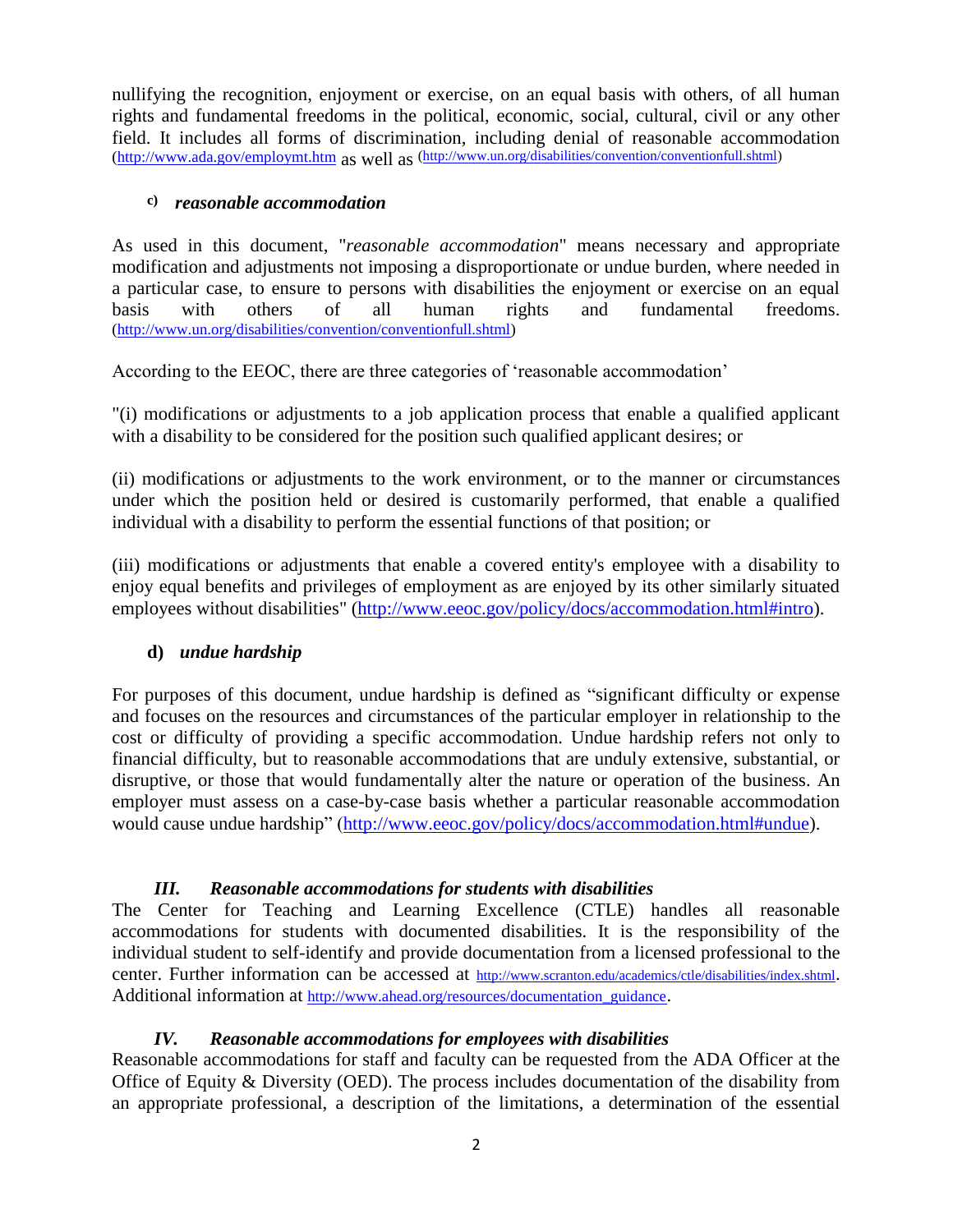functions impacted by the limitations and a statement identifying effective reasonable accommodations. Supervisors and department heads are advised to refer all such requests to the ADA Officer at OED. Contact Information: 570 941- 6645.

Steps:

- 1. Employee files an application with the ADA Officer at OED, including documentation from a licensed professional.
- 2. ADA Officer makes a determination of eligibility under ADA reasonable accommodations guidelines.
- 3. ADA Officer meets with the applicant to a) identify essential functions of the applicant's position; b) discuss limitations as they relate to essential functions; c) identify the accommodations best suited to needs as identified.
- 4. Where necessary, a notification to the supervisor regarding recommended accommodations to the essential functions.
- 5. Documenting and filing of the request and determination. Given HIPAA protected materials sometimes provided by the requestor, this file is kept confidential and separate from the employee's personnel file.

NB: i) The ADA Officer may require the employee to provide additional medical documentation to verify condition and assist in the determination of appropriate reasonable accommodation for a particular case.

 ii) Reasonable accommodation is determined on a case by case basis. It includes but is not limited to: sign language interpretation, task reassignment and modification to schedules, equipment, furniture and adjustments to the work space.

# *V. Considerations for applicants with disabilities*

A diverse, talented and well qualified pool of job seekers includes persons with disabilities. Faculty and staff with disabilities provide valuable role models for students with disabilities. OED leads the charge in reaching out to qualified Veterans and applicants with disabilities. All applicants are protected by Federal Law and by the University's policy on ADA. Search committees and hiring managers should inquire of all job applicants if accommodation is needed during the interview process. Where accommodations are required, OED advises members of the search teams and all hiring managers to treat all applicants with respect and dignity, plan campus itineraries that are fully accessible to provide a level playing field for all candidates and where assistance in this matter is required, to contact the ADA Officer at [diversity@scranton.edu](mailto:diversity@scranton.edu) or 570-941-6645.

## *VI. Working with employees who are deaf and hard of hearing*

The ADA Officer (Office of Equity and Diversity) will facilitate access to a sign language interpreter where needed such as in the following situations:

- training and evaluation
- meetings during which important safety information is provided
- meetings within which discipline and or employment status change information is communicated
- large hall meetings where it might be difficult for the hearing impaired employee to read  $\bullet$ the lips of the speaker/presenter or where 'white noise', echo and other destructive sounds might interfere with hearing aids.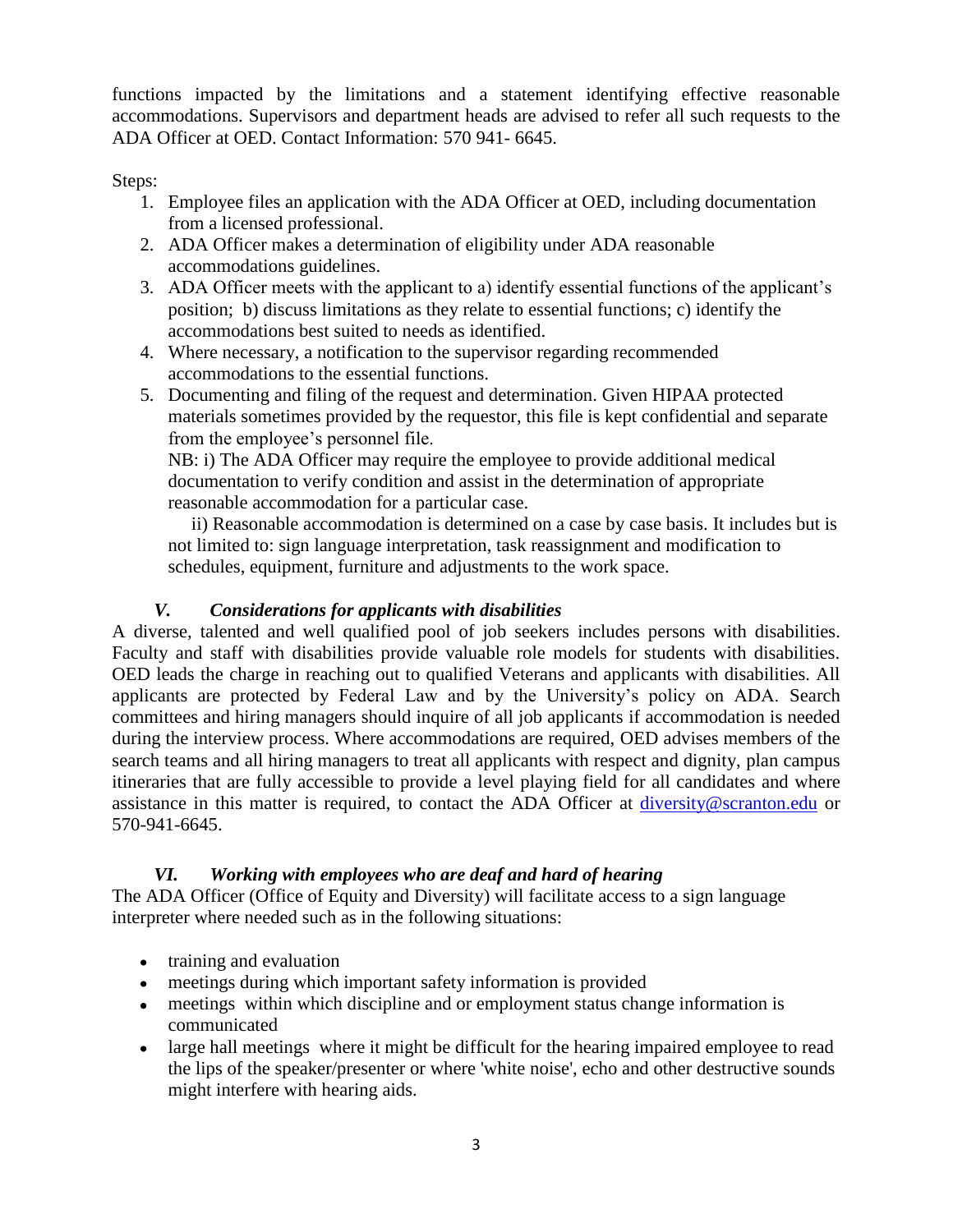In situations such as these, it is important to make sure that the deaf or hard of hearing employee walks away with the same information as his/her hearing peer present at the same meeting.

Under ADA, reasonable accommodations include but are not limited to:

- re-assignment or adjustments to the job description
- a sign language interpreter\* (see above)  $\bullet$
- small meetings with audio as well as visual aids (power point, posters, handouts etc.)
- positioning the employee with hearing peers that would provide information
- provisions for one-on-one meetings to provide information provided in a larger meeting  $\bullet$
- positioning the employee to enable lip-reading
- communication equipment can be retro-fitted with a vibrator.
- strobe lights for safety alarms.

*VII. Working with employees who have low vision, partial sight, or total blindness* Under the University's policy on ADA, reasonable accommodations for employees who are blind or visually impaired include but are not limited to:

- magnifiers
- signage in braille
- library materials that are accessible in braille
- equipment that is fitted with sound and vibrators
- the use of a service animal
- re-assignment or adjustments to the job description

## *VIII. Accessible Parking*

In collaboration with parking services at the department of Public safety, OED works to adhere to the requirements of ADA Accessibility Guidelines for Buildings and Facilities (ADAAG) (please see: [http://www.access-board.gov/adaag/html/adaag.htm#4.1\)](http://www.access-board.gov/adaag/html/adaag.htm#4.1). As per these guidelines, there are 43 accessible (handicapped) spaces distributed as follows:

| Location              | # of spaces available | Location            | # of spaces available |
|-----------------------|-----------------------|---------------------|-----------------------|
| <b>Redington Hall</b> | 6                     | Clever Hall         |                       |
| O'Hara Hall           | 6                     | <b>Hyland Hall</b>  |                       |
| Smurfit Hall          |                       | Ciszek Hall         |                       |
| <b>Rock Hall</b>      |                       | McGurrin Hall       |                       |
| The Pavilion          |                       | The Print Shop      |                       |
| The Estate            | 4                     | <b>Brennan Hall</b> |                       |
| Long Center           |                       |                     |                       |

In addition, The University has arranged for the city to install two additional accessible meters at the lower end of campus to help accommodate (1) next to O'Hara Hall and (1) next to Leahy Hall as well obtained permission to mark a space in front of SBDC operation in the 400 block of Quincy Avenue as accessible. Where self-parking in accessible space is not available, public safety will arrange to provide shuttle service from the parking pavilion to another location on campus. This service can be accessed by dialing 941-7888. Some wait time during busy times is to be reasonably expected.